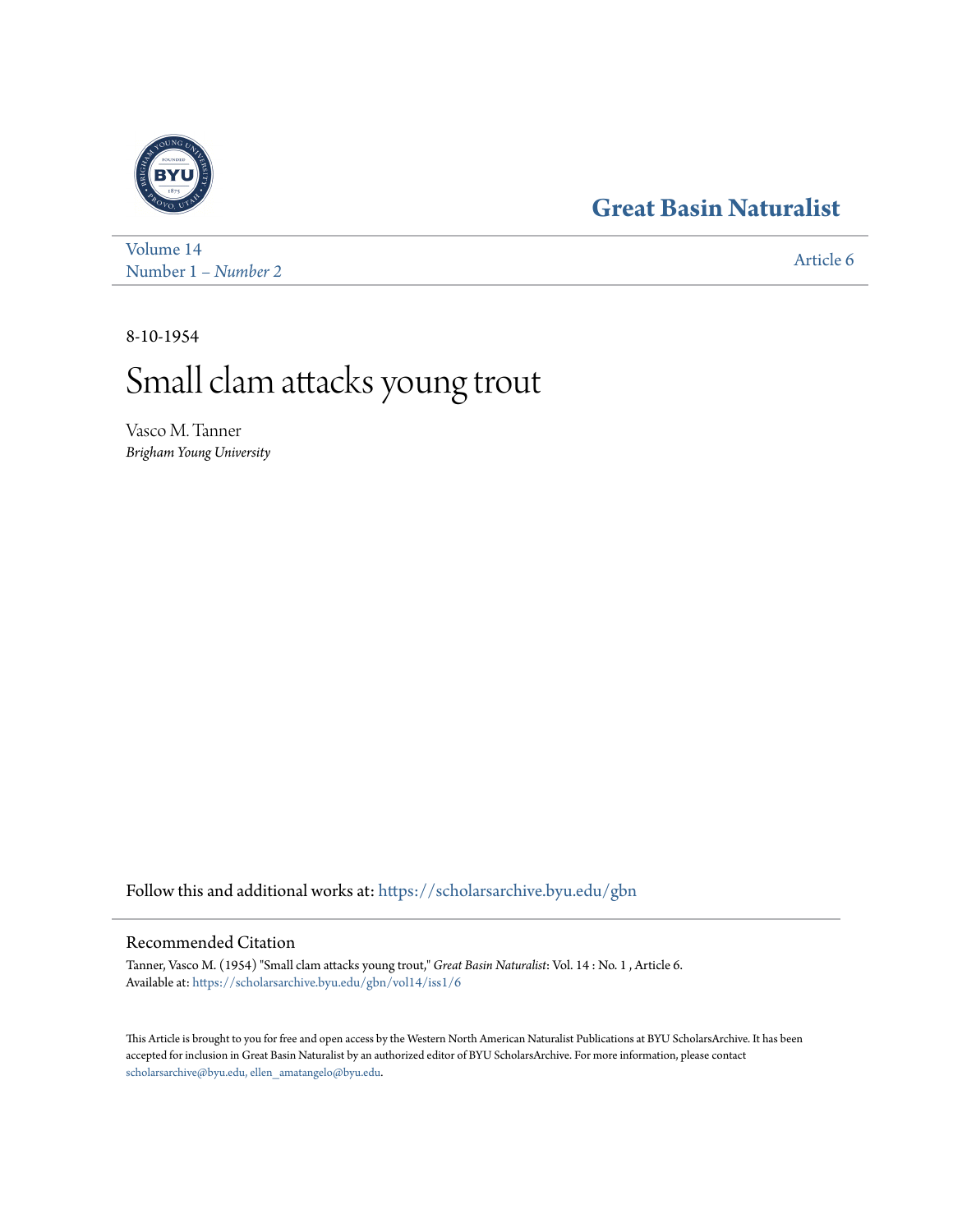## SMALL CLAM ATTACKS YOUNG TROUT<sup>(1)</sup>

VASCO M. TANNER Professor of Zoology and Entomology Brigham Young University

Since we have found so little recorded information about the feeding habits of the molluscan genus *Pisidium*, it is believed that the following observations may be of interest to some biologists.

In February of this year (1954) at the White Rocks, Uinta County State Fish Hatchery more than 100 rainbow trout fry were found to have an enlargement on their lower lip which precluded their feeding. A dozen of these afflicted young trout were brought to my Ichthyology class by Richard Kay, son of Lee Kay, Editor of the Fish and Game Bulletin of the Utah Fish and Game Department. It was at once evident that the young fish, which averaged 32 mm. in length, were being attacked by one of the *Sphaeriidae*. An examination of the specimens revealed that adults of Pisidium variable Prime had attached themselves to the lower jaw of the young fishes. The illustrations, Figures <sup>1</sup> to 4, show how these clams were attached to the jaw of the fish and the extent to which they had eaten the tissues. Adult clams of this species are usually found in the thin mud of small ponds and streams. Evidently there was sufficient mud in the rearing troughs in which the clams could bury themselves. As the young fish came in contact with the bottom mud in feeding, the Pisidia fastened on to the lower lip when the mouth was open. Once attached, it was impossible for the fish to feed. The lower lip was gradually digested as shown in figures 3 and 4.

A brief report of this finding, along with <sup>a</sup> photograph of <sup>a</sup> specimen, was made by M. J. Madsen, Biologist in charge of Utah Fisheries, in the March, 1954, number of the Utah Fish and Game Bulletin. Since the photograph does not show the nature of the damage done to the tissues of the dentary and tongue by the clams, the drawings were made which clearly show the lethal attachment and effects.

Mr. Ernest J. Roscoe, a student of Utah Mollusca. examined a specimen of this clam and reported that it definitely keys to Pisidi um variabile Prime, but that Rev. Herrington is making a study of

 $(1)$  Contribution No. 140.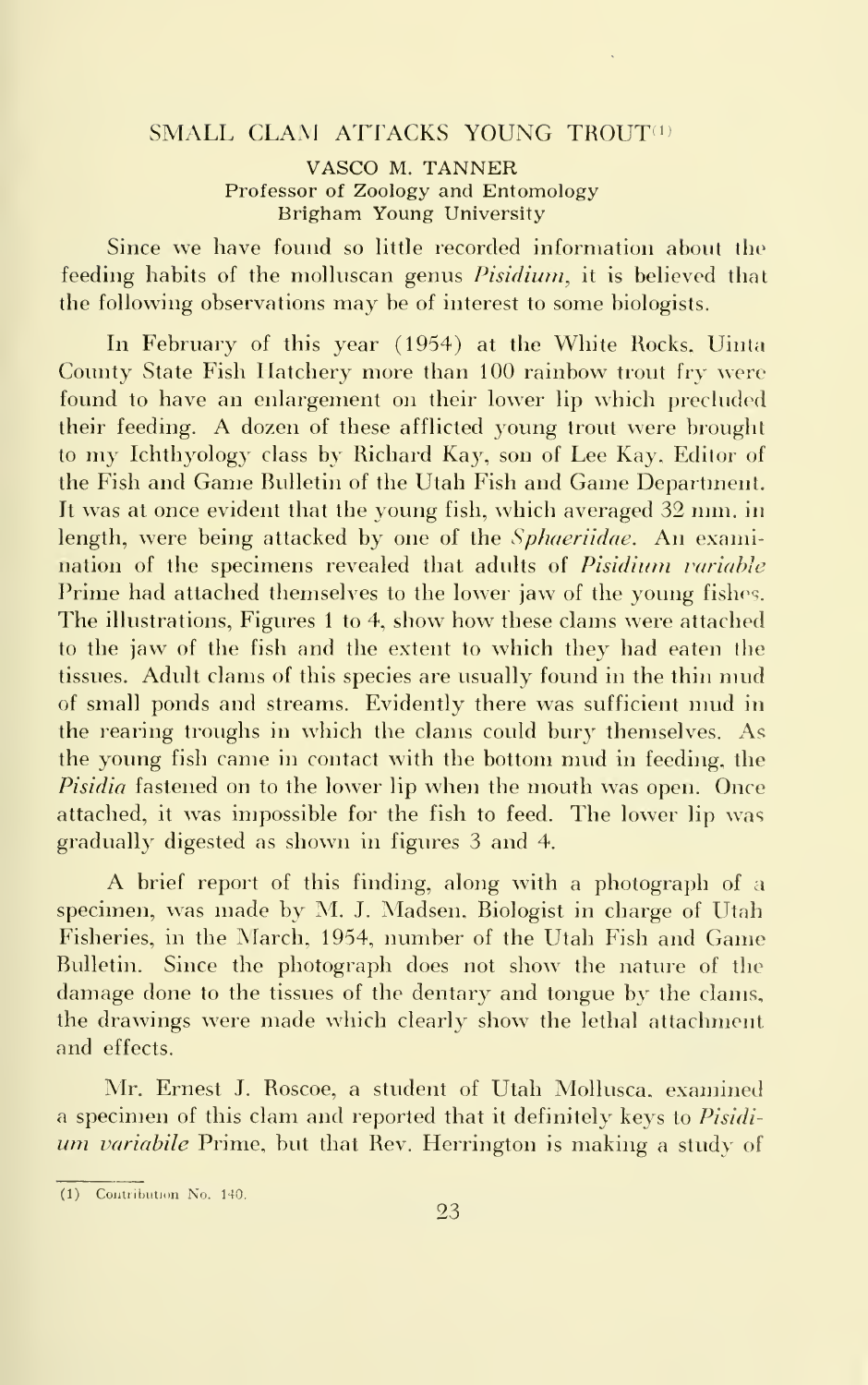

Figures 1 to 4 show drawings of young rainbow trout attacked by the *Pisidium*<br> *extabile* Prime. Figures 3 and 4 show the extent to which the clams have digested<br>the dentary and tongue of the young fishes. Scale 4x.